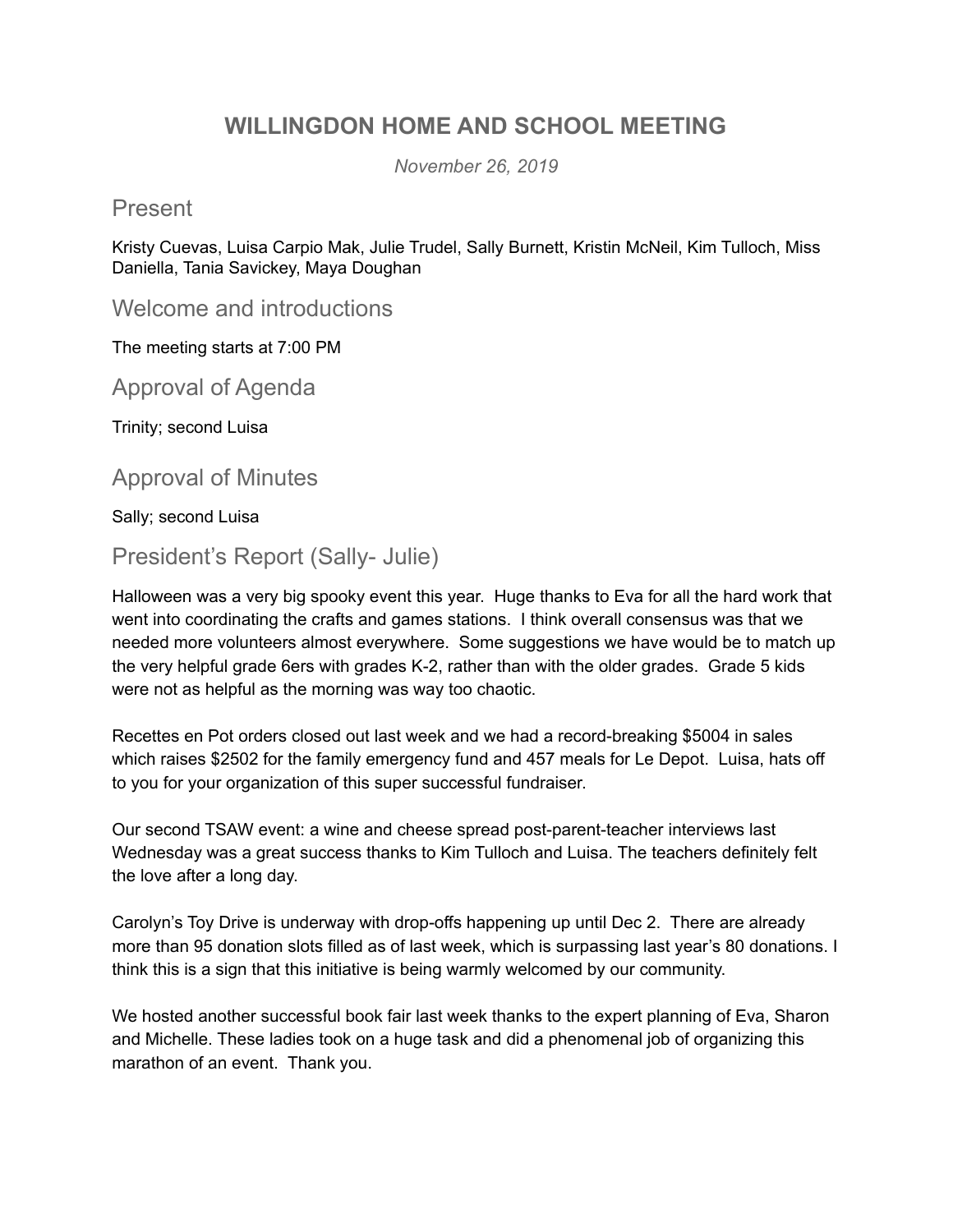Some of you may have noticed our new set of reusable tablecloths at the book fair, thanks to Kristy for organizing the fabric ordering and sewists.

Earlier this month, Sarah, Genevieve, Ms Carmen, Ms Maya and myself went to the QFHSA 75th anniversary banquet. Willingdon was honoured as being one of the four oldest Home and School associations in Quebec! We received a plaque and a really special yearbook commemorating 75 years of Home and School at Willingdon. It was an inspiring evening hearing from some Home and School parent members that have been involved for literally decades in the association.

It's hard to believe, but Julie and I are coming to the end of our term as co-chairs so we wanted to plant the seed for any of you that may be thinking about taking a leadership role in HS. We will not be returning as co-chairs, but you will have our full support- even from afar! Julie plans to stay on board the same way Luisa has done for us. We highly recommend doing this job as a pair to spread out the responsibilities and have a chance to take a break. If there are no co-chairs, there is no home and school. We've somehow figured out how to keep it going for the past 75 years, so I know we will find some people to stop into the role for the next year.

## Principal's Report (Maya)

Halloween was great; Photo day re-takes kids will be walking back with staff; TSAW after parent interviews was greatly appreciated! Toy drive/sock drive is going well, Dec 5th deadline for cards and sock drive. More sock donations at the concert. Carolling Tuesday Dec 17th; Green Committee getting on board to make posters.

#### Teacher's Report (Miss Daniella)

Nov 4th: Rememberance Day Assembly for cycle 2

Nov 13: Friday Schedule

Nov 14: Thoughful Thursday

Nov 15: QPAT - no school

- Nov 18: Term 1 Report card publication on Mozaik
- Nov 20: Parent-Teaches inverviews, bake & honey sale and book fair
- Nov 21: Ped-Day no school, parent teacher interviews, honey sale
- Nov 22: Ped Day, no school

Nov 29: Pizza Lunch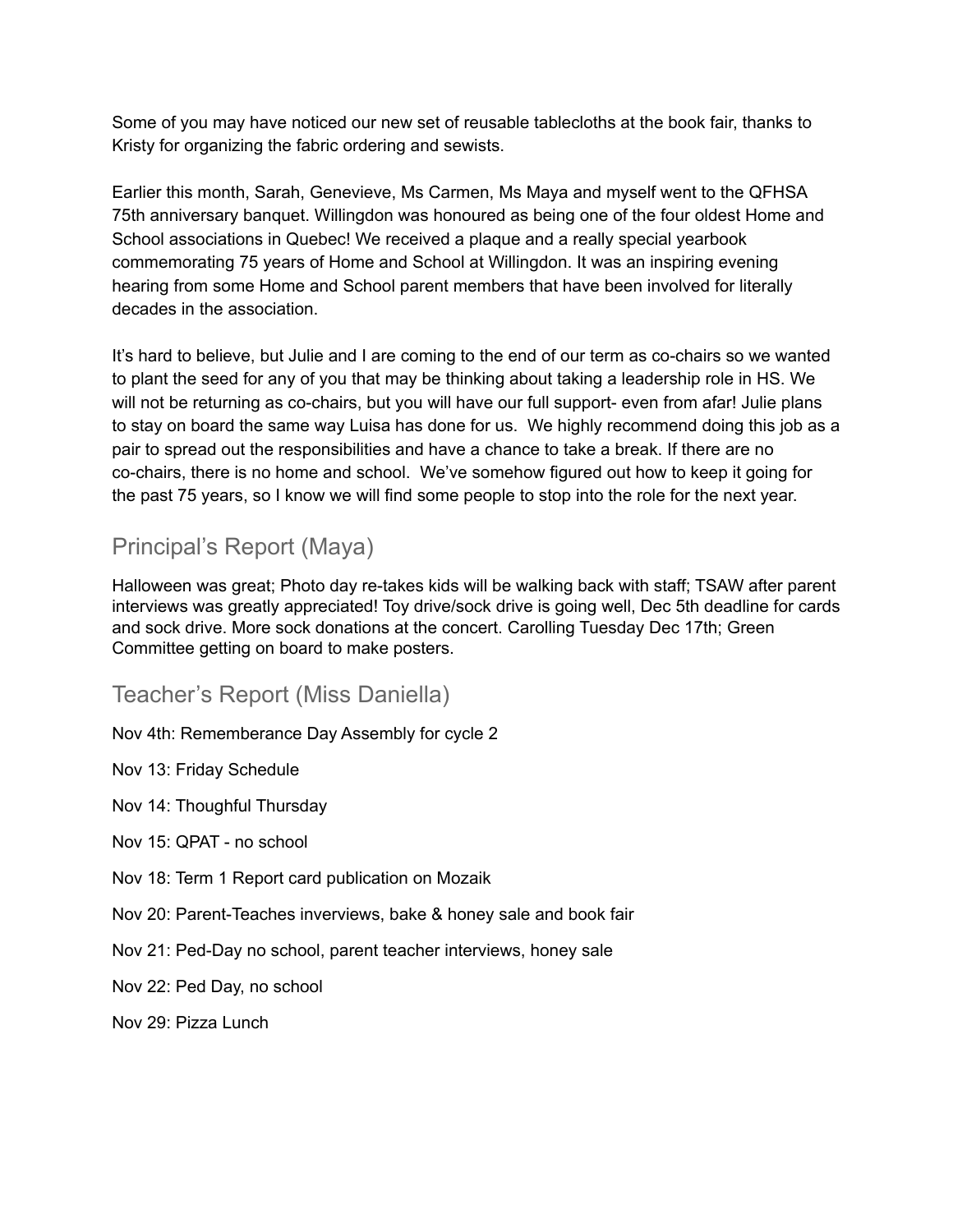## Communication/Membership Report

Rationing of the mail chimp going well will make use of the admin offer to send some emails for specific grades for us. Fundraising summary will be sent out as the holiday greeting with an update in the spring.

# Treasurer's Report (Geneviève Trudeau)

\$66,108 BALANCE

\$10,000 uncashed checks \$5,053 in the emergency fund \$4500 in grad funds \$10,500 pizza outstanding \$4,739 Froyo outstanding \$9,700 budgeted for scheduled events \$21,000 remaining balance

# Grad Committee Report

Meeting tomorrow, coordinators for all major positions- bake sale \$1,780

### EDP Report

Christmas pizza - 20th. (Magic the Gathering will piggyback on that event) Finished PED days until Jan, all sold out and went well.

### Membership Chair

Change the Sogoto system? Research other companies to build something.

\*contact QFHSA to see if they will be taking over

### Green Committee Update

Waiting for GB approval- for Terra Cycle World Cafe Meeting (Jan) opened up to the broader community to be more involved.

## Upcoming Events

- 1. Pancake Breakfast (and Recettes en Pot pick up)
	- a. Kim Tulloch & Matt (low waste event)
- 2. Food Drive for Holiday Baskets & Depot
	- a. Sharon & Marlo benefitting the emergency family fund, PJ drive as well.